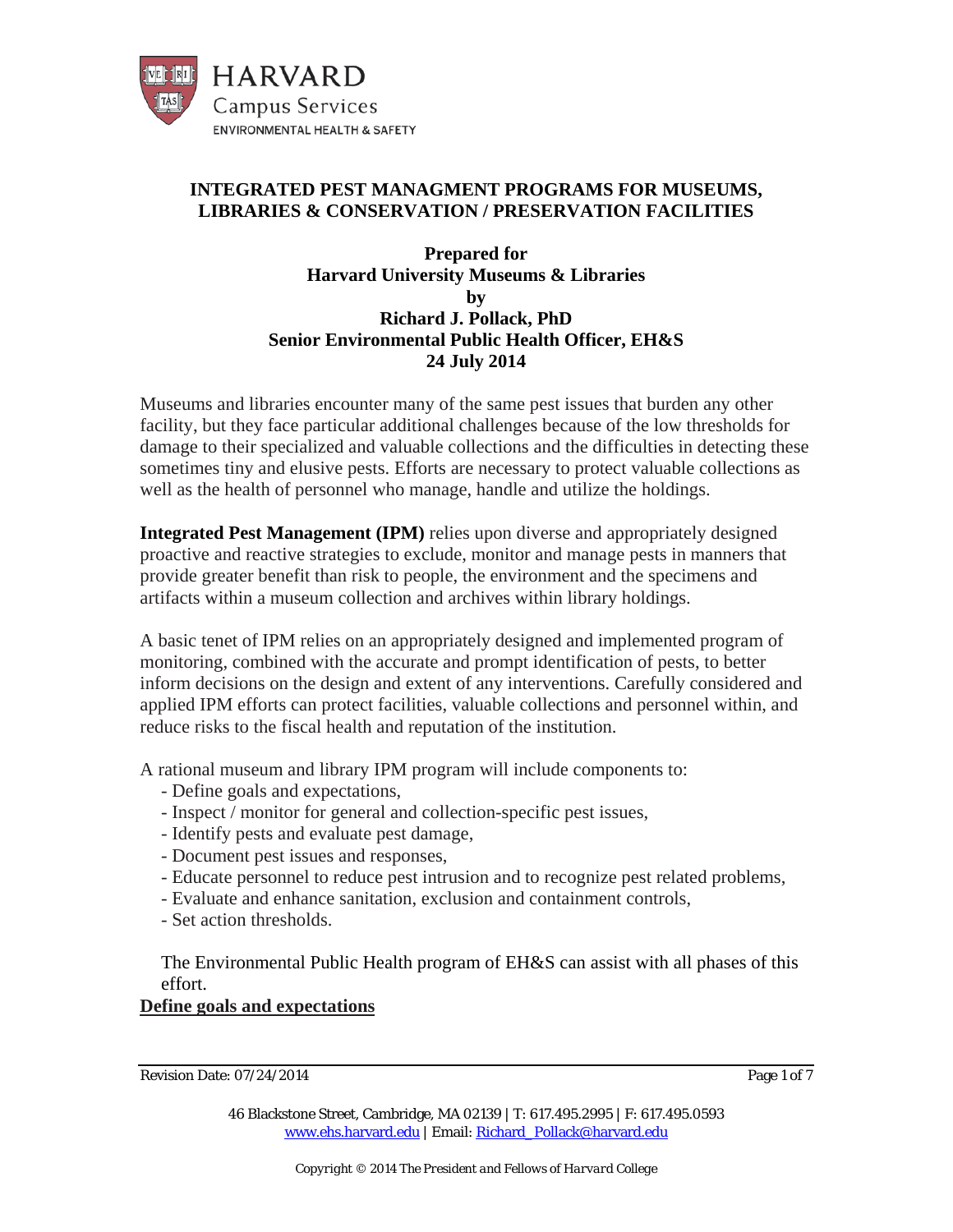

The initial step in designing a suitable museum and library IPM plan will be based upon a thorough and detailed needs analysis of the facility. This is accomplished through meetings with building operations / facility maintenance and curatorial / library personnel to review the history of pest monitoring and management issues throughout the facility, and to define and stratify areas based upon contents, value, risks, visibility / perception to public and personnel. The physical characteristics of the building and specific collection areas are to be assessed by review of blueprints and direct and thorough observation to identify pest entry and dispersal opportunities. Existing organizational plans are to be reviewed to ascertain existing or potential pest-related tasks, responsibilities and responses for facility personnel and vendors, and to gauge the levels of monitoring effort, visibility and vendor access that will be accessible to the client. A thorough inspection of the interior and exterior of the property shall be undertaken to detect evidence of pests as well as conditions that are conducive to support or permit entry of pests. The information derived from such initial meetings and inspections will permit a focused, rational and economical IPM monitoring plan appropriate for the facility and the contents within.

## **Inspect / monitor for general and specific pest issues**

The IPM monitoring plan will specify a program of routine active inspections and use of passive monitoring tools to detect pest issues throughout the facility. The goal of such a monitoring program is to detect pests and associated damage as early as is practical, so that efforts can be pursued to minimize the spread of the pest and associated damage, and to limit concerns to museum / library personnel and visitors.

The extent, frequency and manner of monitoring shall be a function of the priorities of the curators and librarians, the composition of the collections, the frequency of potential intrusions facilitated by incoming holdings and movements by personnel, and the uses of the space. For instance, sensitive and valuable artifacts and collection areas will require specific monitoring plans that differ dramatically from those appropriate to office areas, food service and public display areas.

The IPM monitoring plan will:

- Define the responsibilities of museum / library personnel and vendors,
- Describe the kinds and frequency of monitoring activities and kinds of traps,
- Establish a log to document pest sightings, pest damage and action responses (see below).

## **Identify pests and evaluate pest damage**

Proactive and reactive interventions are best scripted to protect against pests that are actually present as well as those most likely to be encountered with consideration of the frequency and location of their presence and the associated risks associated with each kind. Whereas diverse online resources exist for pest identification, visual comparisons

Revision Date: 07/24/2014 **Page 2 of 7**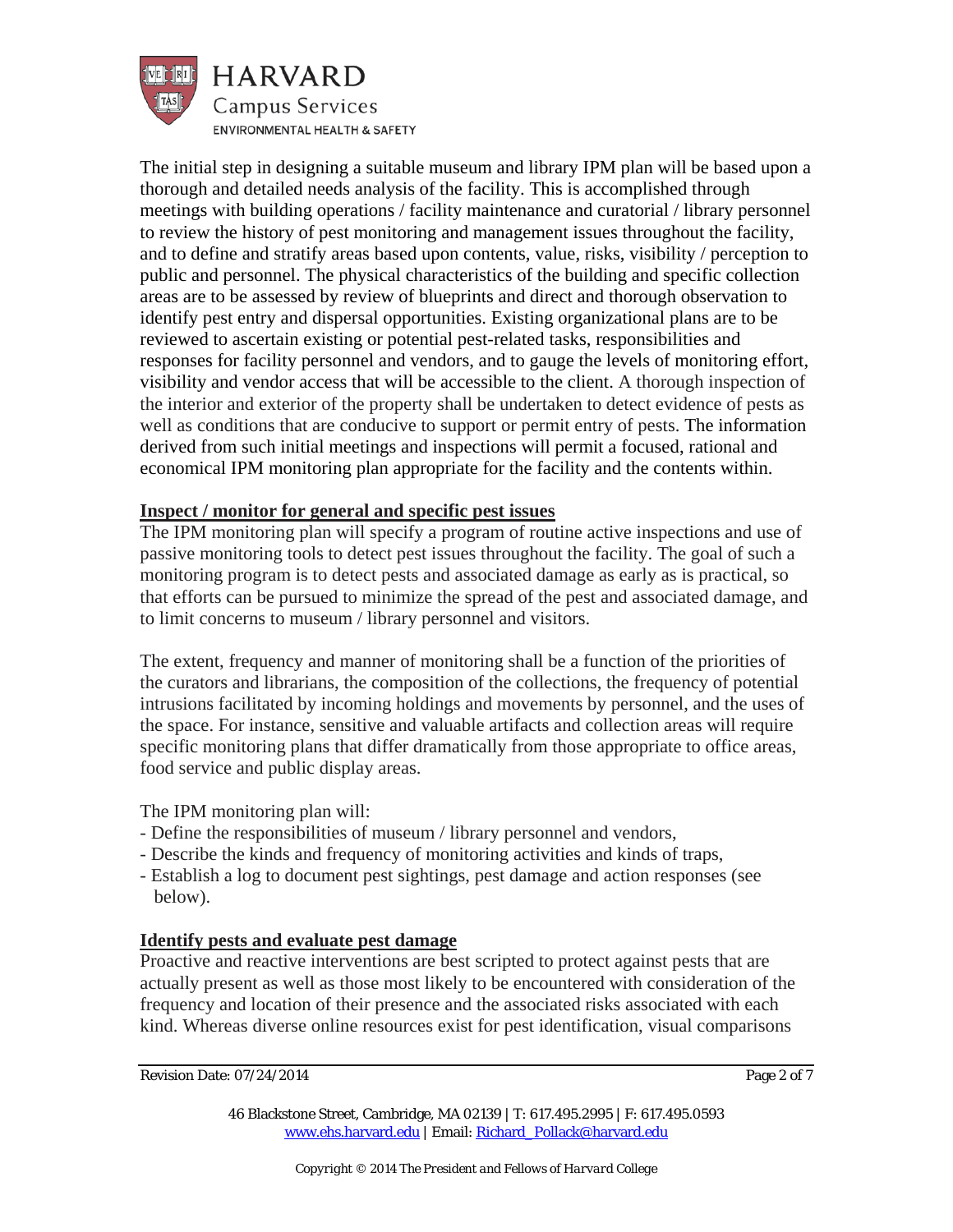

with online images are often inadequate to ensure accurate identification. Similarly, relatively few pest management companies employ personnel capable of delivering timely and expert evaluations of pests. This becomes particularly problematic when the pests detected within museums are of exotic origin. The design and conduct of reactive interventions depends upon the precise identification of the offending pest, and the cost and success of the effort is correlated to the speed with which a rational response can be mounted.

### **Document pest issues and responses**

A logging system should be established to: document and record the timing and location of inspections as well as pest sightings and pest-associated damage; inform facility personnel and vendors of specific problems; and to track the timeliness, manner and success of interventions / responses. The system should also document each use of pesticide as well as the credentials of personnel applying such products.

Ideally, the documentation system will rely upon modern, field-deployable electronic communication devices to speed incident reporting, minimize paper records, allow for imaging of pests and pest-related damage, and permit remote searching and tracking of incidents and responses.

Such a documentation system will allow for entry and searching specific for the facility, room number, cabinet/shelf location, pest type and kind of damage detected. It should ideally date / time stamp and detail inspection visits at each location, describe findings from surveillance devices, and include details from routine service logs (with identification of kind and amount of pesticides applied).

#### **Educate personnel to reduce pest intrusion and to recognize pest related problems**

Museum and library personnel, including those involved in curatorial, administrative, maintenance (including contractors and cleaners), food distribution / catering, security and public education services should be informed how their actions may contribute to pest problems, and define their responsibilities and value to a successful IPM program. For instance, each staff member – as well as contractor - may meaningfully take steps to help exclude pests, reduce their spread within the facility, and detect and immediately report any signs of pests or pest-associated damage. An on-site IPM coordinator may then decide whether the incident can be handled by facility personnel, await routine scheduled visits by pest management vendors, or should be escalated for rapid inspection and response. All museum and library personnel should periodically be reminded of their critical role as the eyes and ears for early pest detection and for ensuring they refrain from contributing to pest problems (for instance, by not having unsecured food in offices).

Revision Date: 07/24/2014 **Page 3 of 7**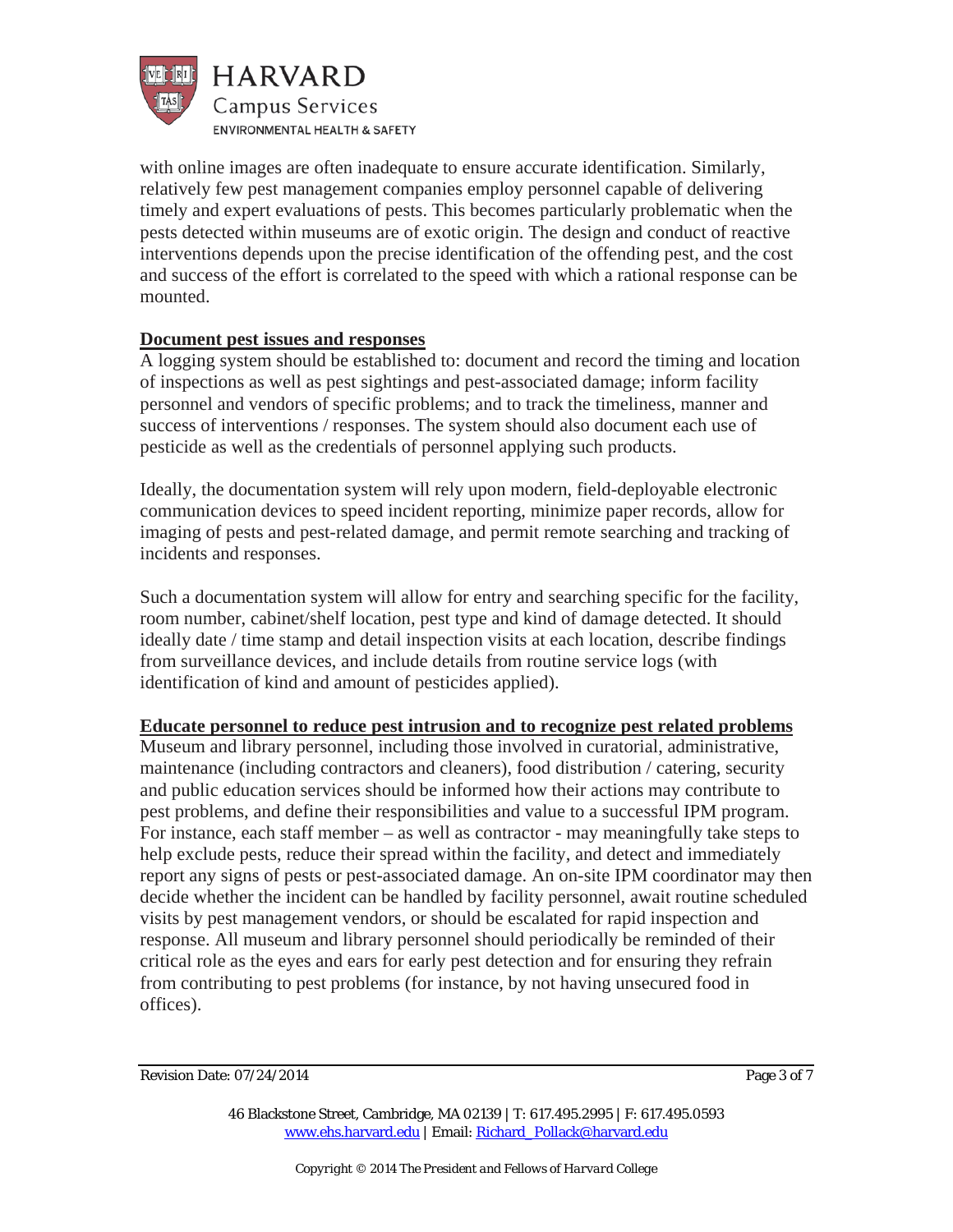

Certain museums and libraries contain exhibits of living specimens for decorative or educational purposes. An IPM monitoring plan will specify that pest control personnel shall inspect and approve plants intended as decorations (whether in public areas or private offices) before the plants and their supporting medium (soil, pots, etc.) enter the museum. Such plants and planters are to be examined periodically by pest control personnel, and pest surveillance devices shall be deployed and examined at defined intervals. Decorative animal displays (e.g. fish tanks) shall similarly be examined to ensure that spilled food or moisture conditions do not contribute to pest problems. Living animals and plants maintained for educational / display / research purposes shall comply with appropriate regulatory requirements. Animal and plant rearing rooms as well as support facilities (food storage, cage cleaning, etc.) areas shall require additional specific levels of pest exclusion and monitoring.

### **Evaluate and enhance sanitation, exclusion and containment controls**

Proper sanitation is a key IPM element in reducing the attraction and persistence of certain pests in any facility. Hence, the frequency and extent to which food and wastes are secured and removed can have profound effects on the kinds and abundance of diverse pests. Improperly stored food and the presence of food residues are major attractants of insects and rodents. Sanitation issues include all interior areas (classrooms, offices, display areas, receiving departments, food service and catering areas, restrooms, corridors, decorative plantings, etc.) as well as on the exterior (loading dock, dumpsters, etc.) and within the infrastructure of the building (drains, conduits, ventilation and elevator shafts, etc.). An IPM monitoring plan includes an inventory of opportunities for pest entry and the means to exclude the pests. These steps better ensure that the facility is secure and as 'pest-proof' as is practicable.

The IPM monitoring plan shall define periodic (e.g. annual) inspections by building managers to detect settlement cracks, penetrations, faulty gaskets, missing and damaged screens, gaps around doors, as well as other potential points of pest entry. Plumbing fixtures and seals around pipes and conduits are to be inspected periodically and documented by operations workers to better ensure that pests are denied sources of water and entry points. Appropriate repairs are to be initiated promptly. Bird and rodent nests and harborages and wasp nests on the exterior of the structure are to be removed, and the sites modified when practical to reduce their recurrence. Tree branches, bushes and climbing vines shall be assessed at least quarterly, and kept clear of building walls. Exterior doors, particularly those associated with loading docks, shall be kept closed when not in use. Refuse must be secured (e.g. bagged and within closed dumpsters) and removed from the loading dock area frequently to avoid attracting pests.

Specific environmental management controls should be considered to reduce that likelihood that museum / library pests will thrive. For instance, an acceptable humidity

Revision Date:  $07/24/2014$  Page 4 of 7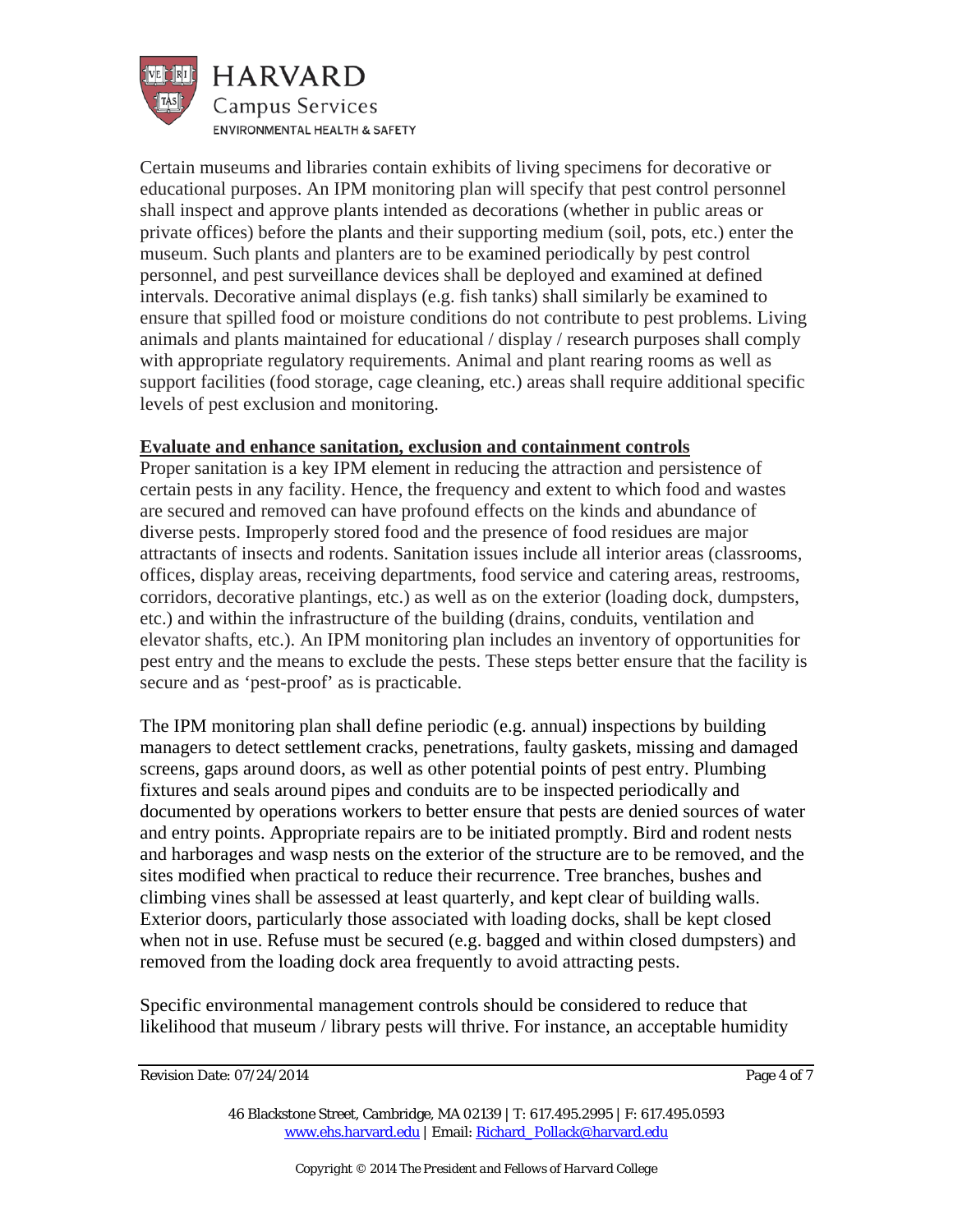

level may be achieved by use of HVAC systems that will reduce pest survival while not posing damage collections of the museum or library. Special environmental (cooling / heating / fumigation / anoxic) chambers may be appropriate for routine proactive disinsection procedures as well as for reactive treatments when pests or damage are detected.

## **Set action thresholds**

An IPM action threshold shall define the point at which a pest reaches an unacceptable level of abundance, and when corrective actions are justified. Action thresholds and the kind and extent of intervention will vary greatly, and depend – amongst many considerations - upon the kind and abundance of the pest detected, the risks of that pest to the facility's holdings, and the location of that pest within the facility.

A single wood-boring beetle associated with an artifact in a secure area of an art museum may stimulate a rapid response to assess risk and trigger a measured intervention. That same beetle observed in the museum lobby, however, may simply be deserving of a slight increase in the frequency or extent of standard monitoring practices. Similarly, whereas a few cockroaches in a basement maintenance area may be prompt some additional baiting or other control measures, those same cockroaches within a food service area may trigger a rapid and extensive review of sanitation issues and the application of additional treatments, as warranted. The finding of a bed bug on a returned library book may stimulate increased inspections and occasional isolation and treatment of certain incoming items, but sightings of bed bugs on upholstered furniture in a library should elicit a more rapid intervention by pest control personnel and a reconsideration of the kinds of furnishings provided in the library. An occasional book louse is to be expected in any collection of natural history specimens and in every library. The presence of thriving population of these pests in such locations, however, should incite a rapid review and amendment of environmental conditions to suppress their abundance. Clover mites are ubiquitous outdoors during the warmer months, and they pose no risk to persons or to most facilities they may enter. But, because their crushed bodies will permanently blemish porous items, the presence of these mites in libraries and museums should motivate efforts to reseal window and door frames, check the integrity of the building envelope and to pursue other means to exclude entry by the mites. An aggressive program of monitoring is critical to detect pests before they pose significant damage, and to inform intervention plans meant to abate and prevent such loses.

Specimens and packing materials arriving from other institutions, as well as unprepared or freshly prepared specimens from any source, are potential means to introduce pests. The curatorial staff of each division shall determine whether incoming samples should be

Revision Date: 07/24/2014 **Page 5 of 7** 

<sup>46</sup> Blackstone Street, Cambridge, MA 02139 | T: 617.495.2995 | F: 617.495.0593 [www.ehs.harvard.edu](http://www.ehs.harvard.edu/) | Email: [Richard\\_Pollack@harvard.edu](mailto:Richard_Pollack@harvard.edu)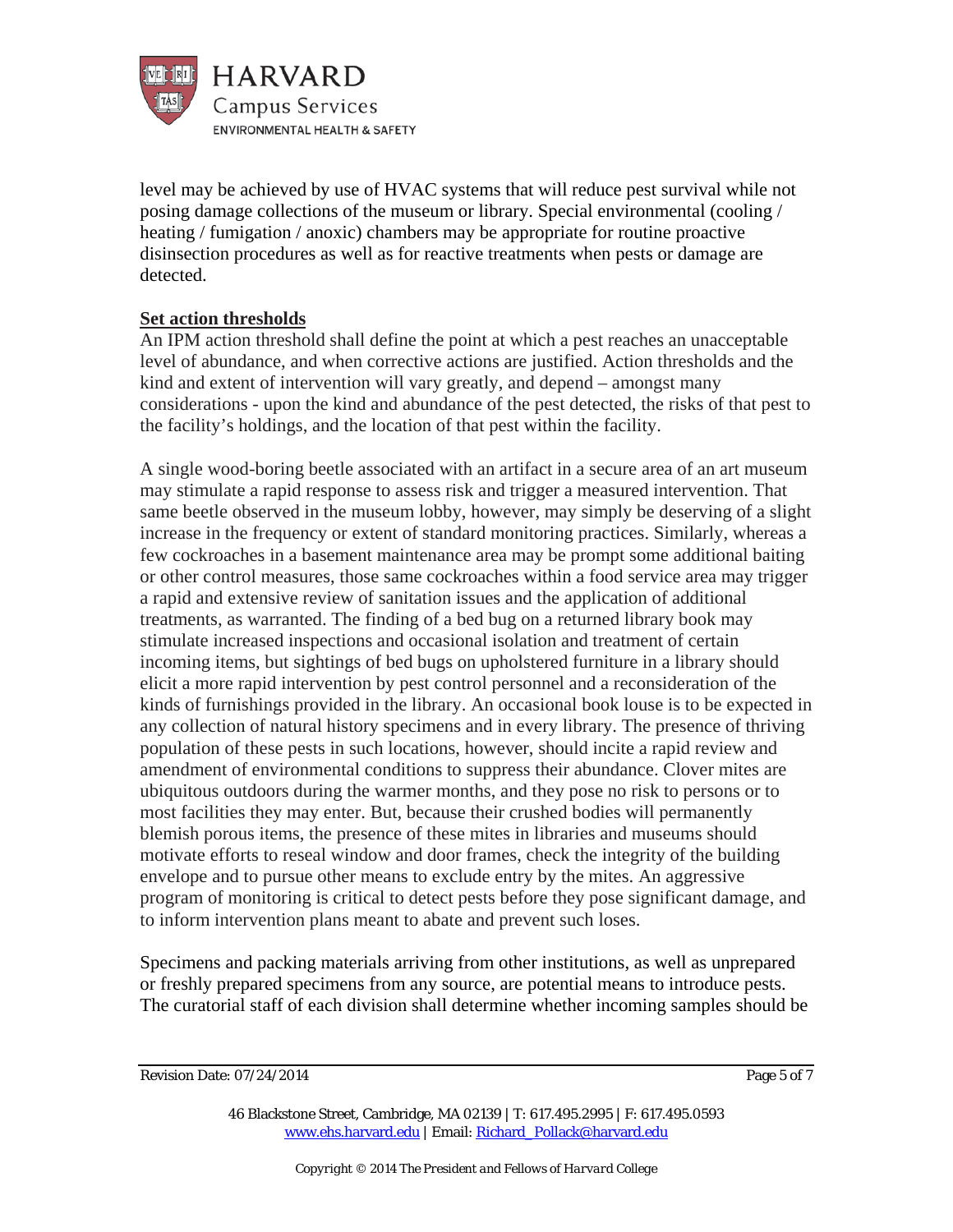

presumptive treated by freezing, heating, cleaning, anoxia / fumigation or other means before specimens are brought into collections areas.

#### Specific monitoring measures:

Display cases and specimens and artifacts, whether displayed or stored, shall be inspected at defined intervals (at least annually, and more often as appropriate). Whereas curatorial / library personnel will routinely inspect the more sensitive areas and items, inspections of other areas may instead be contracted to vendors. Passive monitoring traps (baited or non-baited) may be included in these exhibits and throughout the facility. They should be inspected at about monthly intervals. Traps within display and storage cases are usually best inspected by curatorial personnel, whereas those elsewhere in the facility may be examined by defined maintenance staff or by the pest control vendor. Smaller pests caught on traps or by other means will require examination with the aid of a microscope or other suitable magnification device, and assessment by personnel skilled in identifying those diminutive creatures. The IPM monitoring plan may include the installation of pest attractive light or pheromone traps in strategic areas. The pest control vendor shall inspect and service these at defined relevant intervals, and record and report any findings. Because certain pests become disoriented by artificial and natural light sources, monitoring personnel should schedule inspections of specimens accumulating in the diffusers of ceiling or wall-mounted light fixtures and on the interior shelf of window ledges.

Food preparation rooms, gift shops, storage closets and other specialized areas shall be scheduled for routine inspection and passive monitoring, as appropriate.

**Environmental Health & Safety resources:** The Environmental Public Health program of EH&S can assist with guidance, planning of IPM efforts and facilitating their execution. Depending upon the extent of effort, a cost-recovery process may be proposed. A stepwise approach is suggested to design a rational and effective plan suitable for each facility.

**Define goals and expectations:** Effort required for the needs analysis portion for any specific museum or library IPM monitoring program depends upon the size of the facility, the age and general construction of the building, the history and extent of pest incidents, the profile of uses (storage, display, food preparation, office, etc.) within, the kinds and manner of storage for specimens / artifacts / accessions, the specific risks associated with the collections, the availability and utility of blueprints, and the availability of key curatorial, library and facility personnel. In general, the needs analysis portion may be performed within one day. Larger or more complex facilities may require correspondingly greater efforts.

Revision Date: 07/24/2014 **Page 6 of 7**